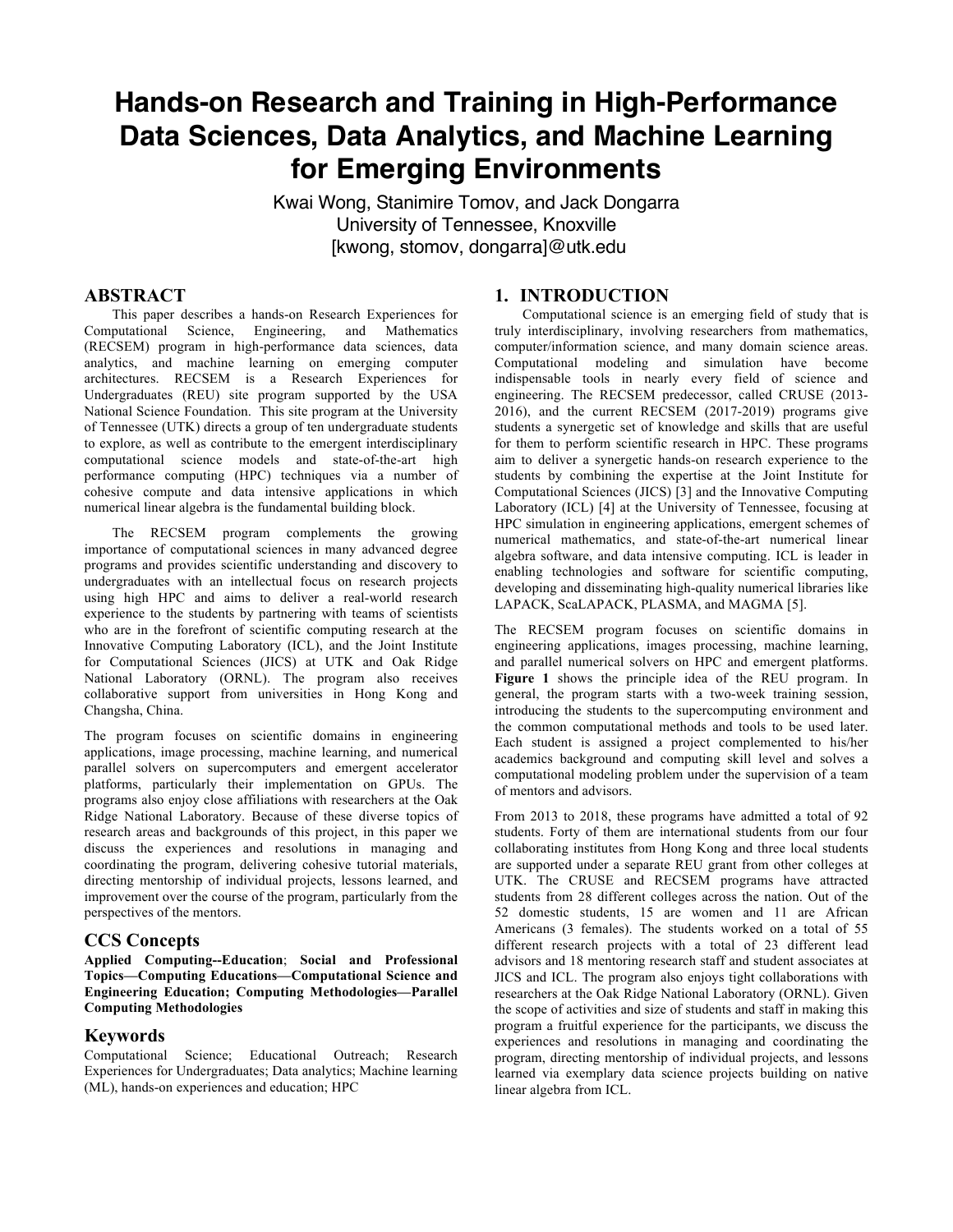

**Figure 1: Design of the RECSEM Computational Science program**

## **2. PROGRAM DESIGN and PLAN**

The CSURE program started in 2013 and lasted for four years. The revised RECSEM program streamlines the operation and begins in 2107. These programs draw from the computational sciences experiences of JICS staff and the expertize of numerical linear algebra building on the HPC platform from ICL.

The principle goal was to promote the ability of undergraduate students to succeed in a research-oriented program in computational sciences. *Hence the REU programs seek to mimic the pace and intensity of graduate-level or industrial-level projects with well-defined deliverable deadlines.* The intention is to provide the participants a good knowledge of how a graduate project is organized and executed. In addition, its intellectual focus is not only to push for publishable research outcomes, but also to expose the students to research experiences through appropriate levels of motivations and accomplishments. These are major reasons we choose to do a ten-week long research program, giving students enough time to master the skills in accomplishing their research goals.

While the primary goal of these programs is to develop students' interest in pursuing research careers in computational sciences, we also provide strong professional development, post-program development opportunities, and social networking for the REU participants among themselves. Students are encouraged to continue their research activities at their home institutions afterward. There are several major tasks that the students are asked to follow. These tasks start with an informal in-class presentation, a midterm lecture presentation, an open poster presentation, and conclude with a final presentations and a final report in the last week. These tasks aim to gradually assist the students towards finishing their research goals in time. A detailed listing of the program is available at the program's webpage, www.jics.utk.edu/recsem-reu.

## **2.1 Schedule of the REU Program**

To deliver such a diverse program, a well-planned step-by-step schedule for the entire summer is desirable to be in place by early December. Event items for the preparation period include logistical arrangements, program announcement and recruitment,

selection of students, payroll registration, social activities, preparation of training materials, evaluation instrumentation, mentor selection and training, and most importantly identification of research projects and mentoring teams. Following that will be the ten-week summer program starting the first week of June and ending the first week of August. A typical daily schedule for the last three years can be found on the RECSEM webpage [1]. A typical timeline of the program is listed in the following table.

| Table 1: Timeline of the REU program |  |  |  |  |  |
|--------------------------------------|--|--|--|--|--|
|--------------------------------------|--|--|--|--|--|

| Jan. - March           | Student recruitment and<br>research project<br>identification                                                  |  |  |  |  |
|------------------------|----------------------------------------------------------------------------------------------------------------|--|--|--|--|
| March                  | Student selection and research project selection                                                               |  |  |  |  |
| April - May            | Prepare training materials, setup research plan,<br>post detailed schedule                                     |  |  |  |  |
| May                    | Mentor training, prepare reference materials,<br>coordinate travel and logistics                               |  |  |  |  |
| First day              | Goal statement, projects assignment, schedule,<br>survey, social issues, Q&A,                                  |  |  |  |  |
| $1st$ week             | Training and hands-on workshop, meeting<br>mentor, define and formulate research goals and<br>plan of projects |  |  |  |  |
| $2nd$ week             | Students finalize research plan with mentors, 1st<br>social gathering                                          |  |  |  |  |
| $2nd - 4th$ week       | Preliminary study, in-class presentation                                                                       |  |  |  |  |
| $5th$ week             | Mid-term presentation, $2nd$ social                                                                            |  |  |  |  |
| $6^{th} - 8^{th}$ week | Research and HPC implementation, final poster                                                                  |  |  |  |  |
| $9th$ week             | Prepare for final presentation, extending work                                                                 |  |  |  |  |
| $10^{th}$ week         | Final presentation, project report, concluding                                                                 |  |  |  |  |
| Last day               | Survey, Q&A, retrospective movie, summary                                                                      |  |  |  |  |
| August                 | Summarize results, follow up with students for<br>possible extended work                                       |  |  |  |  |
| September              | Survey report, final report, project continuation                                                              |  |  |  |  |
| October                | Final NSF yearly report submission                                                                             |  |  |  |  |

*The last week of the program is reserved for reporting, presentations, surveys, and meetings with students. It is important to have a detailed check-out list for each student and a cordial discussion session with each student.* The discussion session involves soliciting general impressions from each student, including upsides and downsides of the program, ideas for improvement, and future opportunities for project work and graduate school. These discussion sessions provide valuable insights to the advancement and improvement of the program.

## **2.2 Recruitment and student selection**

The NSF Computer and Information Science Engineering (CISE) directorate has a joint recruitment program for REU students [2] but the program opts to do additional recruitment because of the diverse, interdisciplinary nature of the program*.* We rely on recruitment through emails and contacts with collaborative institutes of JICS and ORNL, particularly with an established outreach partner, Morehouse College in Atlanta. Many of the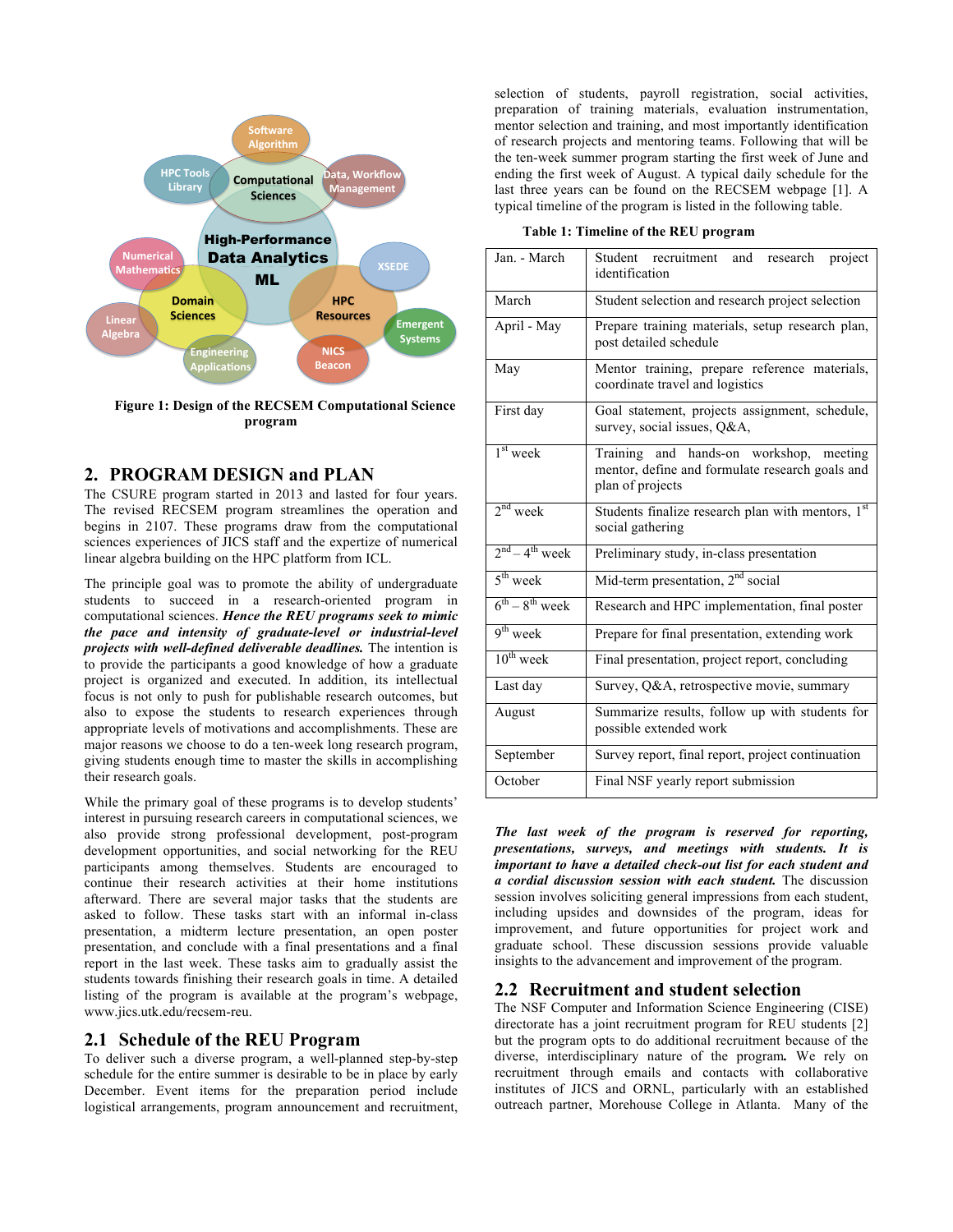applicants are highly recommended students through the contacts of our collaborators.

Candidates considered for the program fill out an application form and write a short essay describing their background, interests in science, and their goal statements. This information is used to select students and then to assign them to work on the proposed core science domains, to ensure that the specific proposed projects are beneficial to the students and matched to their interests, background knowledge, and skills.

Student selection is not always a straightforward process because of the diverse, multidisciplinary nature of this program and the challenge in finding participants that match for the various research topics. A group of mentors meets to iterate over the applicants, ranking the students for their suitability to the program and the research topics. The deadline for applications is in the late February but generally moved back depending on the need for more applicants interested in specific research topics.

Participants are selected based on three major factors: the nature of their home colleges, their interests and background, and their letters of intent and references. Students from smaller schools with fewer research opportunities are preferred in order to expand the national research community. Rising senior students are preferred. GPA is a deciding factor only if two candidates have comparable qualifications. Over the course of CSURE, we have not seen that GPA is necessarily predictive of success with the program*.* 

Two students are usually assigned to work on one research subject. Each pair starts off together but often splits up to work towards separate research aspects of the same topic at the midpoint of the program.

Acceptance letters will be sent out as soon as the first deadline is passed. Getting a written commitment from each accepted student is important. A second set of acceptances is always needed as there are always students declining to attend. Declination letters also need to be sent out in a timely manner; however, it's wise to keep in contact with a few applicants in case of unexpected availability. There are cases that students withdraw late in April for sundry reasons.

## **2.3 International Students**

Having a group of foreign students is an enlightening element to this program. The goal is to bring together students from different backgrounds in cultural thinking and education pathways, hoping to broaden the perspectives and understandings of ways of approaching solving problems. Hong Kong students have participated in the UTK summer research program under the direction of Dr. Kwai Wong over a decade. The international students are funded by their universities. Unlike the selection of the domestic students, these students are selected competitively primarily based on their academic achievements. The students are usually highly academically motivated and look for attending graduate school in the US, a fact confirmed by tracking their options after graduation. Pairing the domestic and the foreign students is done whenever a project permits. We had six pairs of students, so far and all of them worked out wonderfully, complementing each other in research efforts. Foreign students generally have better methodical skills while domestic students are more resourceful and investigative. Overall the domestic students are impressed by the mathematics and algorithmic training of others, while the foreign students gain tremendously in open minded ideas and team efforts. As the program goes by, the

students mix extremely well and enjoy sharing thoughts as well as social activities beyond the academic ones, such as cooking, music, and playing video games together.

## **2.4 Logistic Support and Social Activities**

There are complicating issues for the summer program. The program includes students from a foreign country. It has mentors from UTK and ORNL. The students will have access to supercomputers at NICS and XSEDE [14]. Conference and meeting rooms have to be arranged. Visitor badges to ORNL must be processed. The students each have separate travel plans. Housing must be arranged. Reservation of venues for the planned activities such as group photo sessions, lecture presentations, poster presentations, and social gatherings are done early to ensure availability. All of these issues require timely efforts, coordination, patience, and most importantly, a good supporting team for a successful program.

It is hard to foresee some of the logistic issues for a new program and usually takes two to three years to find good solutions for them. We recognize that getting the support from the school and the involvement of the research office do help tremendously.

Housing for students is the most urging logistical issue to be resolved and must be prepared early. The entire group should stay together in the arranged housing to help them to blend together socially. It helps to grow a solid bond among the students by organizing group activities and encouraging the students to create their own activities. We determine the housing in early February and proceed to place the students as soon as we have finalized the list.

Over the years, we have tried many options to minimize the cost but eventually settled in on-campus housing at a reduced rate negotiated with the help of our research office. In addition, a number of offices and meeting rooms are arranged to host the students in close proximity. Co-locating the entire group and student helpers in one or two rooms strongly enhances the cohesiveness of the program. There are also meeting rooms available nearby for private discussions.

JICS and ICL have research staff, students, and administrative staff. The JICS mentors include UT faculty, staff members in ORNL research groups, and joint faculty with appointments at both UTK and ORNL. The REU program has benefited tremendously from this infrastructure and staff support.

The program starts off with a campus walk and a group lunch on the first day. There are also two organized gatherings in the apartment complex. The students also participate in activities organized for undergraduate summer interns by the UTK office of research. Such activities include a tour of the Neyland football stadium and a few luncheon talks about graduate school application and scholarship information. Some highlight activities include a trip to the Great Smoky Mountain National Park or the Fall Creek Falls State Park, the Knoxville zoo and a tour to the Spallation Neutron Source facility at ORNL. These social activities help to bring the group together and improve morale.

Importantly, we have arranged a local student to serve as the lead of the group, helping the group to resolve some of the logistic issues in town.

## **2.5 Computing Resources**

The JICS facility represents an investment by the state of Tennessee and features a state-of-the art auditorium, conference rooms, and suites for students and visiting staff. It also provides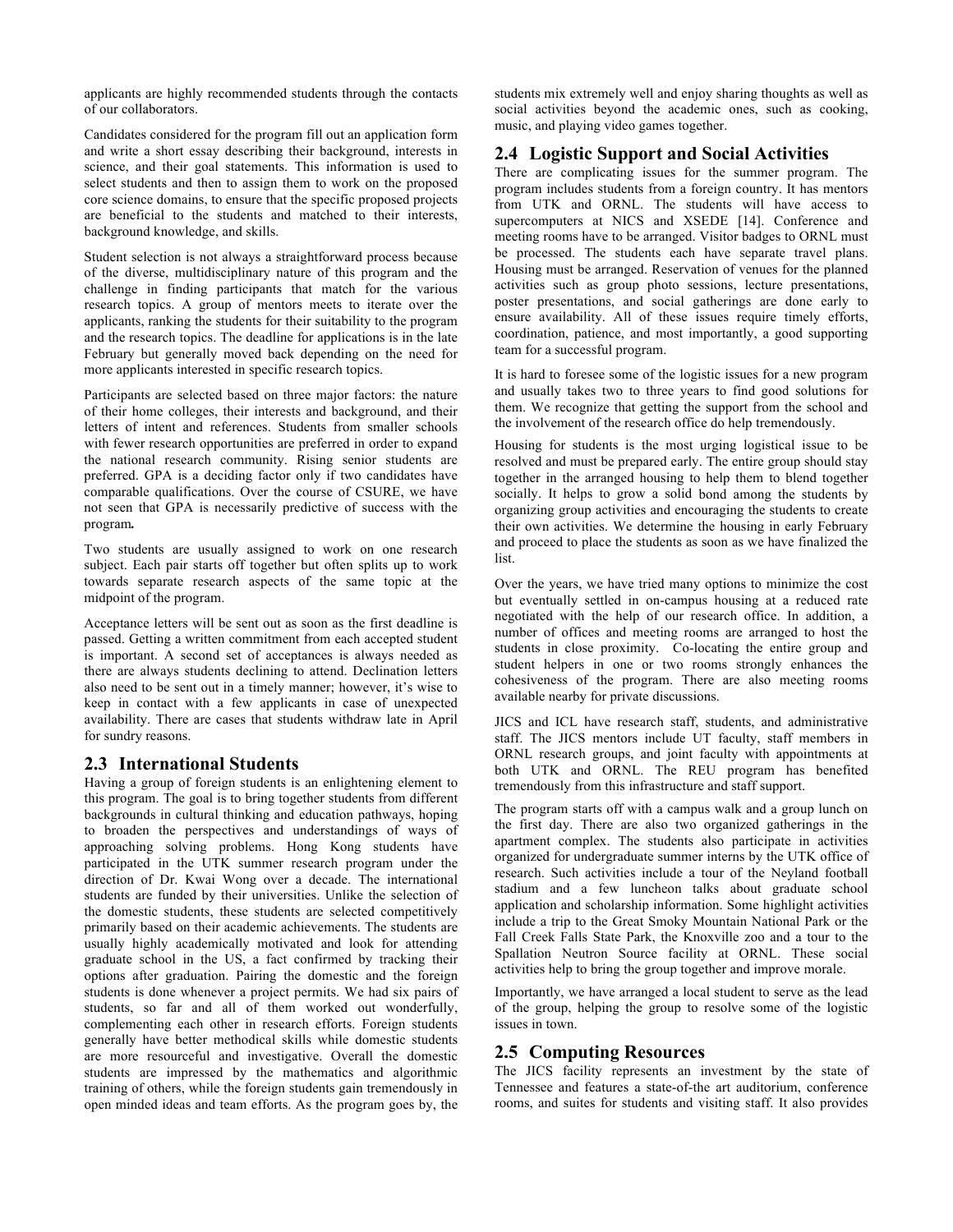the access to different parallel computing platforms available at NICS and XSEDE [14]. The ICL has expertize in the fundamental building block of numerical libraries on HPC systems, with emphasis on GPUs. In particular, RECSEM uses the MAGMA libraries to build new data analytics and ML capabilities, e.g., MagmaDNN [6-13], as well as computational support for applications in various fields, as illustrated on Figure 2.



#### **Figure 2: Software stack for high-performance data sciences in RECEM using linear algebra, data analytics and ML.**

In the RECSEM program, we turn to XSEDE to support the computing need for the research projects. An educational allocation is obtained to access resources in PSC, SDSC, and TACC. Such arrangement has huge impact to the multi-discipline nature of the program that we organize, not just the variety of hardware platforms ranging from traditional core-based component to various types of accelerators, but also the availability of software and the interactive access for development and testing purposes. Matlab is openly available on XSEDE's *bridges* system, which helps tremendously. The GPU platform available on XSEDE's *comet* and *bridges* platforms provide excellent computing platforms fro data science projects. In addition, we have also arranged individual multicore workstations fitted with a low end P100 compatible GPU card used for code development. These workstations provide a good alternative to accessing supercomputing remotely.

## **3. RESEARCH WORK AND MENTORSHIP**

This REU program addresses the growing importance of computational sciences in many advanced degree programs. The agenda of the program is organized around a synergistic set of ideas and practices that are common to many scientific domains. The focus of the projects leverages the multidisciplinary expertise of the staff in JICS, UTK, and ORNL.

In order to provide students with the most valuable and realistic experience in computational sciences we have identified several different areas of significant interest and expertise within out organization. A participant will select a scientific area in which he/she would like to be involved. Students are paired to work as a team together with their assigned scientific mentors and advisors.

One of the major theme in the RECSEM program is to deliver the fundamental concepts of numerical linear library which is the major building block of computational intensive and data driven sciences. We will provide exemplary data science projects using the home grown numerical libraries, LAPACK and Magma.

# **3.1 Stages of the Research Plan and Mentor Experiences**

The schedule of the research program is organized into six progressing stages shown in Table 1.

**Table 1: Timeline of the program**

| Stage          | Week | Project targets                      |
|----------------|------|--------------------------------------|
| Training       | 1.5  | Lectures, exercises, research skills |
| Science Study  | 1.5  | Overview and set research plan       |
| Formulation    | 1.0  | Objectives and algorithm, short talk |
| Prototyping    | 2.0  | Description, midterm presentation    |
| Implementation | 2.0  | Results, poster presentation         |
| Concluding     | 1.0  | Final presentation and report        |

The program begins with a kick-off meeting to highlight the agenda of the program and introduce the team of researchers and staff working in the project. A set of tutorials containing a series of lecture materials and a clear calendar of schedule of work and activities is listed on the program website [1] and is available to the participants at start.

The first day is reserved for payroll paperwork, initial survey, introduction, exchanging email addresses, Q&A, introducing a local student team leader, and a campus walk. *A list of safety reminders, health concerns, complaints, and emergency contact information is discussed in detail.* During the program sessions, occasional health issues arise and absence and sick policy will be given.

The first stage of the program includes an in-depth introduction to the use of supercomputers, including programming languages and compiling procedures, batch queuing systems, and I/O tools. Training activities include classroom instruction, hands-on exercises, research and modeling design, and computational studies. Tutorials come with hands-on exercises that put them to work as teams. Recognizing there is an uneven level of expertise in computing, we always pair the team up to compensate for their knowledge in computer and domain sciences. The introductory sessions intersperse lectures with discussion questions, emphasis on group effort on problem solving, and hands-on exercises.

Research topics are assigned to students ahead of time; however, should they change their mind, they may do so in the first week. An important task of the first week is to give specific assignments to students to help them begin making progress on their research topic.

The second week of work includes an introduction to the domain science areas and the specific project content assigned to each team of students. This involves hour-long talks by the subject mentors. We avoid asking students to spend time on learning materials that they will not use. The rest of the week moves to scientific study with literature review, reading and discussing relevant articles, and hands-on practice with relevant computational methods and tools.

In later stages, students start to draw their research plan under the direction of their mentors. Every student will conclude the research plan and project goal in three weeks. Student progress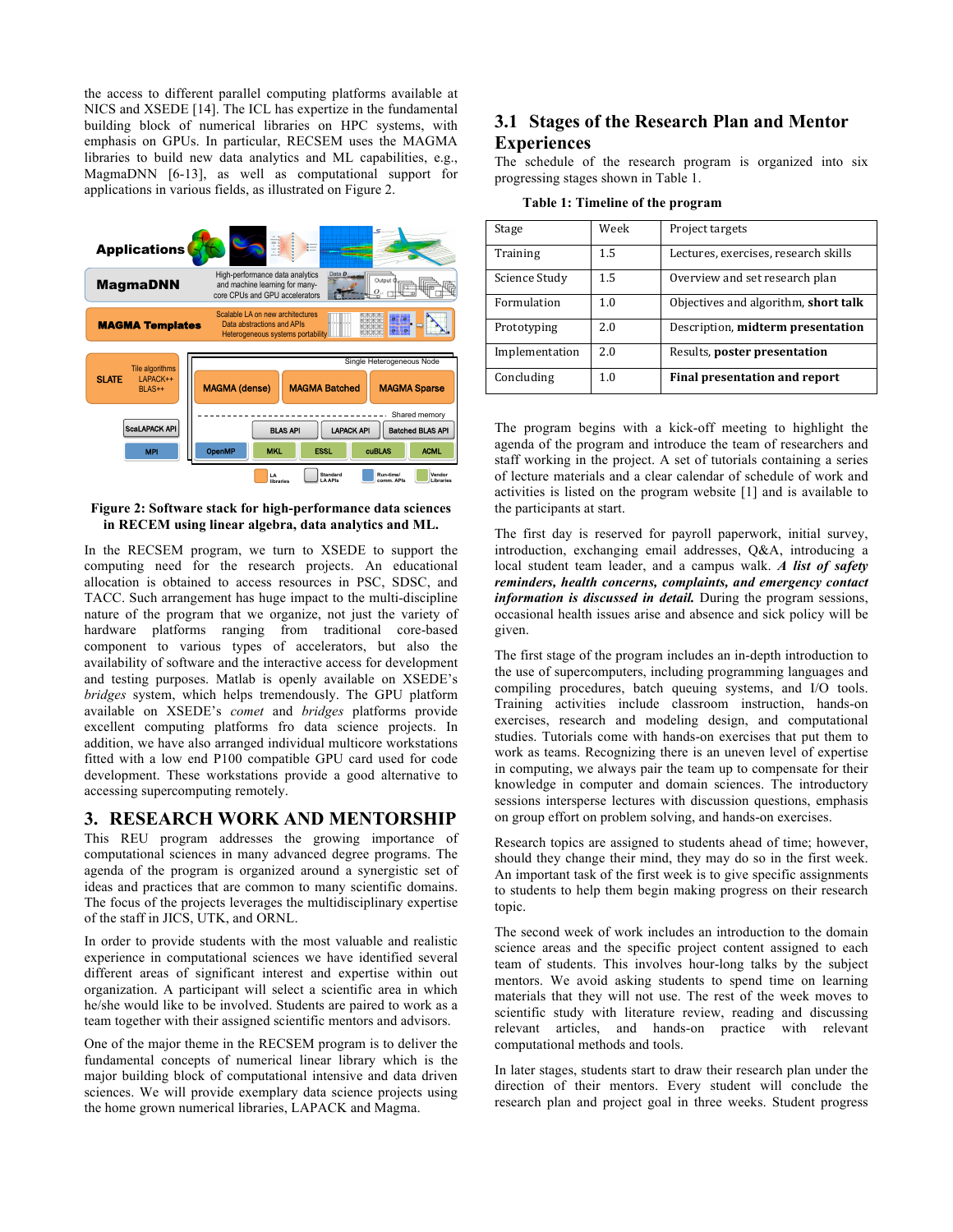toward their planned goals is evaluated frequently during the program. Mathematical formulation and algorithmic prototyping and testing are then followed. The last week will be reserved for concluding the project, presenting the final results, and finishing the final report.

#### **3.2 Progress Oversight and deliverables**

*The program has five deliverables.* These are designed to steer the students to finish their projects on time. The timeline of these deliverables is listed clearly on the webpage and emphasized in the first week of the program. *The first deliverable is a short inclass summary talk* of the research topic and the approach. *The second deliverable is an open presentation* of their research work and initial results. It is aimed to orient the students to focus on their works, help crystallize the approach, and make students aware of the project timeline.

*The third deliverable is a public poster presentation*, organized with other groups of REU students. The posters help students to organize their results. Students also have the opportunity to review other projects and potentially seek ideas to improve theirs.

The last two weeks of the program have the students working toward *concluding their projects with a final presentation*. Each presentation lasts for 40 minutes and usually receiving a number of questions from their peers and attendants. Final presentations are great experiences for the participants and represent a concluding milestone for their research endeavors.

*The last piece of work is a report.* This is, in fact, a continuous process from the beginning, with students organizing their weekly summaries and articulating their results in detailed reports. Each student is encouraged to keep a weekly summary report. The final report will be a combined work that documents the student's progress and findings. *Yet in fact, this turns out to be the most demanding part of the 10-week program. Hence, it is very important to keep reminding students throughout the program to work on documenting their efforts and results.*

## **3.3 Research Projects and Mentorship**

The research topics available for the participants span a wide range of scientific and engineering domains. Each of the areas corresponds to significant capabilities at NICS or ORNL with active researchers and projects. All projects include hands-on experience and use of parallel computing in the various scientific and engineering domains of the program.

Research projects are selected based on the expertize of the core team of mentors and the backgrounds of applicants. Descriptions of previous research projects, from traditional domain sciences to cross-disciplinary data computation are listed in the following sections.

#### **Data Analytics and Machine Learning**

A common theme for all projects is the use of high-performance numerical libraries, data analytics, and machine learning. Several projects are specifically targeting the development of such capabilities. Examples are the development of MagmaDNN [6- 13], a high-performance data analytics and deep neural networks (DNN) framework for manycore GPUs and CPUs. Students learn state-of-the-art algorithms and performance optimizations techniques for data analytics and machine learning, implement them in open source library, and also help other students use these capabilities for data-driven science projects. Projects have included the development of the MagmaDNN DNN framework [6], extensions with convolution algorithms [10], including

Winograd [7], mixed-precision FFTs using the new FP16 Tensor Cores units on Nvidia GPUs [8, 9], parallelization and addition of new features [11], hyper-parameter optimization framework [12], and scalability improvements [13].

#### **Computational Engineering Applications**

Engineers have been using supercomputers to analyze and resolve many challenging problems for many years. Nowadays, computer simulation has become a mandatory step in the process of design and development for many industrial applications. Projects completed by the participants include climate and pollution transport simulations, biomechanics modeling, traffic flow computation, and power system evaluation.

#### **Numerical Mathematics and data science projects**

Numerical mathematics is the building block of computer simulation of every scientific application. A science problem can usually be modeled by a set of mathematical equations and then numerically solved on computers. The effectiveness of these solvers is often determined by the combination of the specific choice of numerical schemes and implementations, which is particularly true on HPC platform. A theme of the research projects is to develop efficient numerical schemes for equationbased and data-based applications, generally needed in a lot largescale engineering simulations. Projects completed by the participants include continuous and discontinuous finite element formulations, machine learning algorithms for microscopy and brain signal problems, topological analysis of high-dimensional data, variational inequity problems, and stochastic programming modeling.

#### **Linear Algebra Software Implementations**

Linear algebra is the backbone of HPC. Many numerical simulations depend of efficient linear algebra libraries to scale on HPC platforms. Projects completed by the participants include parallel dense solve implementation on GPU and multi/many-core CPU processors, fMRI data analysis using Intel DAAL library, randomized SVD calculations, and building workflow and graphical user interface for specific applications.

#### **Natural Sciences Applications**

Computational chemistry, physics, and geography have big footprints on large scale supercomputers. Participants have completed a number of projects in quantum mechanics, molecular dynamics, neutron image reconstruction, and GIS modeling.

The lead mentors are designated persons committed to the program. Mentors are selected based on their availability and commitment. They are leading researchers in their domain science working at UTK and/or ORNL. The team of mentors defines the major element of success of the program. They are chosen early and are involved in the selection of students. The student research projects vary every year but fall in the scope of the major program subject areas. In general mentors meet with their students at least twice a week and are available for questions. Graduate students of the mentoring team are in general also available to provide constant guidance and direction to the students. Given the reality that travel for conferences, reviews, or other purposes makes it likely that mentors will be occasionally absent, having additional advisors is important to ensure steady progress. General oversight of the research progress by the program director is also recommended. Regular discussions between the program director and the mentoring team are also helpful.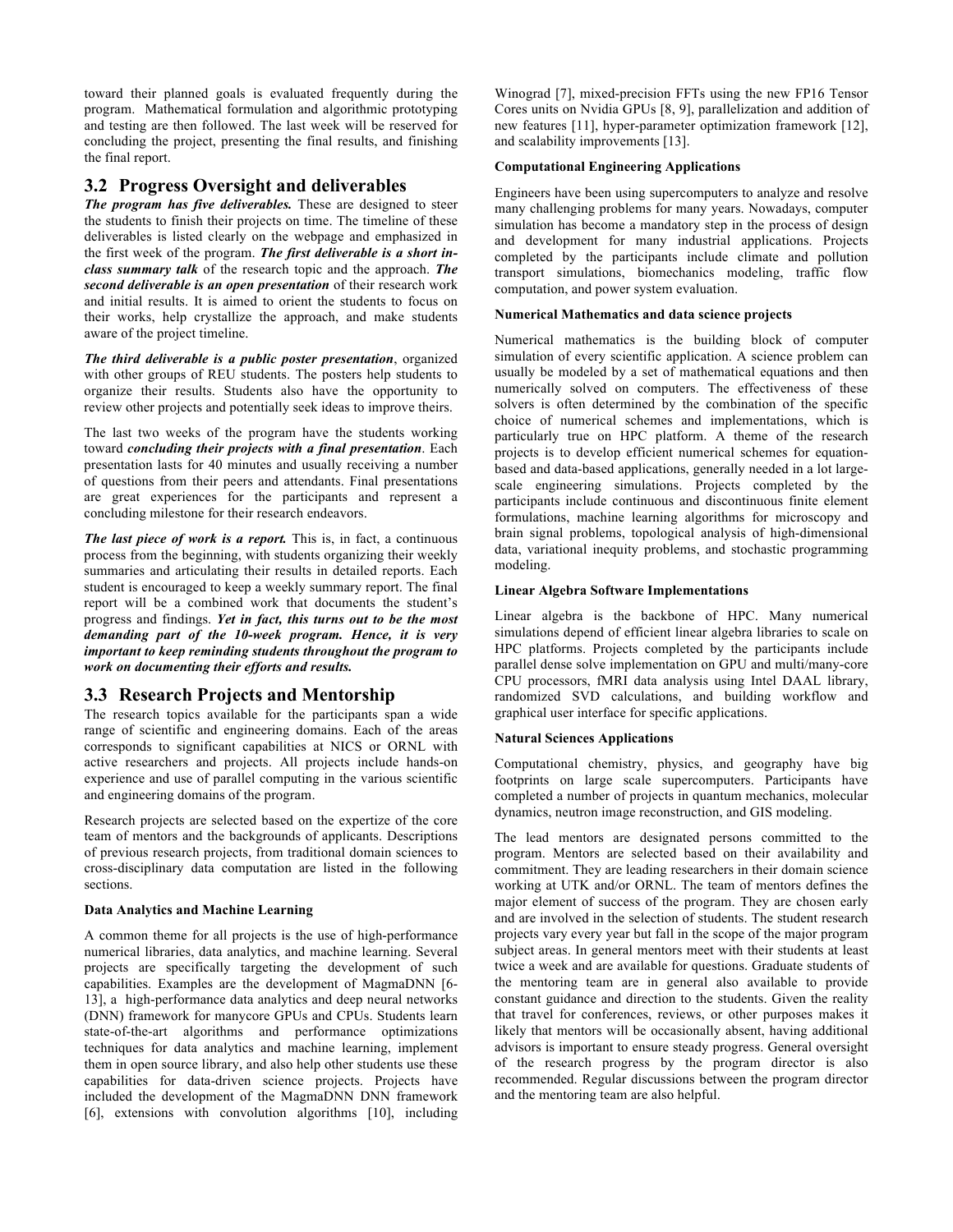# **4. ACOMPLISHMENTS, CHALLENGES, AND LESSONS LERNED**

## **4.1 Survey**

Evaluation of the program is centered on the toolkit distributed by the NSF CISE REU program as published by the University of North Carolina, Charlotte [2]. The evaluation provides the mentoring team with regular feedback for ongoing assessment of the program via in-person meetings along with formal midprogram and annual reports. Reports include evidence-based recommendations for program improvements in the form of clear actions items that program directors can apply directly to further program improvement. A final summative report examines and determines to what extent the program succeeded in meeting its stated goals.

*Surveys for the students are performed at the start of the program and at the end of the program. We use the standalone A La Carte student survey from the CISE REU toolkit [2].* In order to evaluate the project's impact on participants, students are given pre- and post-evaluation surveys that assess their attitudes toward and interests in computational science, as well as their knowledge of computational science and its use in the domain focus area. The results of these surveys each year guide modifications to the project for future years. Surveys and summative evaluations are independently instrumented either professionally by a contract agency or a person that is familiar with the process. The REU program engaged Dr. Christian Halloy, a retired computational science leader to conduct the summative program evaluations. Dr. Halloy conducted pre- and post-participant surveys, a personal discussion with each participant, and provided a detailed final report. He also attended and critiqued the progress of the students' final lecture and poster presentations.

In summary, U.S. students' scores for survey constructs of selfefficacy, graduate school intentions, computing attitudes, helpseeking and coping, scientific leadership, and scientific identity were favorable at the start and end of the program (means above 4.00 on a 1 to 5-point scale for pre- and post-surveys). The largest improvement gain for REU participants after the 10-week period was found for the research skills and knowledge scale with a mean increase from 3.93 (SD = 0.48) to 4.38 (SD = 0.41). Overall, participants were satisfied with the program  $(M = 4.25)$ ,  $SD = 0.43$ ) and their mentor (M = 4.12, SD = 0.63).

Participants rated their mentors quite highly for all the indicators, the highest average score being for "approachable" ( $M = 4.89$ , StdDev =  $0.31$ ), while the lowest average score is seen for "accessible" ( $M = 4.56$ , StdDev = 0.50) which is nevertheless quite high per se.

In general, the following recommendations were provided as examples of practices the REU may consider to include or maintain to ensure continued and future success of the program.

- 1) Expand the evaluation to include feedback from additional stakeholder groups (i.e., faculty advisors/mentors and program administrators) in order to gain an additional understanding of the REU program.
- 2) If possible, create a system to follow the student participants over time to assess additional project impacts on a long-term basis. (e.g., graduate school attendance, career choice, presentation and publications, awards and honors, etc.).
- 3) Continue to integrate strategies that will enhance the experience across diverse backgrounds, considering that students in the program possess differing academic backgrounds and research preparation.
- 4) Carefully recruit faculty and graduate students who will be available throughout the duration of the program. Consider a back-up strategy to support students if a volunteering mentor is unavailable during parts of the program.
- 5) Continue to include and potentially increase hands-on instruction at the beginning of the program to engage and motivate participants.
- 6) Continue to provide opportunities for students and mentors to network at the start of the summer and throughout the research experience.

# **4.2 Accomplishments, Challenges, and Lessons**

The success of the program counts on dedications and efforts of our mentors. We have instituted a total of 55 different projects with only a few of them sharing some levels of similarities. Selection and availability of mentors are constant subjects of concern even we enjoy having a large pool of volunteer scientists. As this REU program continues, we learn to streamline the dimension of projects and maintain the core subject areas the team of resident mentors and PIs are familiar with. Often the program director has to be prepare to spend over half of his time a day answering questions for the entire group.

Parallel computing to many participants has a steep learning curve, pairing students in their comfort knowledge backgrounds is essential to get a project done in time. In addition, to avoid duplication effort within a team, we often design a team project with multiple themes allowing every student has his/her research own contribution.

Human dynamics, emotion, frustration, and conflicts among students, however rare, are unavoidable issues. Listening, patience, caring, and professionalism are appropriate answers to most. After all, we put research experiences as the primary theme of the program. Having international students gives a good mix of cultural interaction, in fact, improves overall group dynamics.

## **4.3 Program Outcomes and Impacts**

Over the last five years, we have instituted a multidisciplinary computational sciences REU program that encompasses 55 different projects, including a total of 92 students from 28 colleges. This program has established a continued relationship with undergraduate institutions such as Morehouse College in Atlanta, Maryville College near Knoxville, Centre College in Kentucky, and Slippery Rock University in PA. This is important in sustaining long-term viability of the REU program, which can continue to evolve and improve from listening the feedbacks and suggestions from our partner colleges. The outcomes of the students' research work included six sponsored conference presentations, three conference papers and a number of conference and journal papers to be submitted. A list of their reports is posted in the RECSEM website [3]. Close to 70% of the students have gone to or are applying for graduate schools. The program director has maintained yearly contacts with the participants. This is important to our sponsor. It helps to track the progress of the students and overall impact to the REU program.